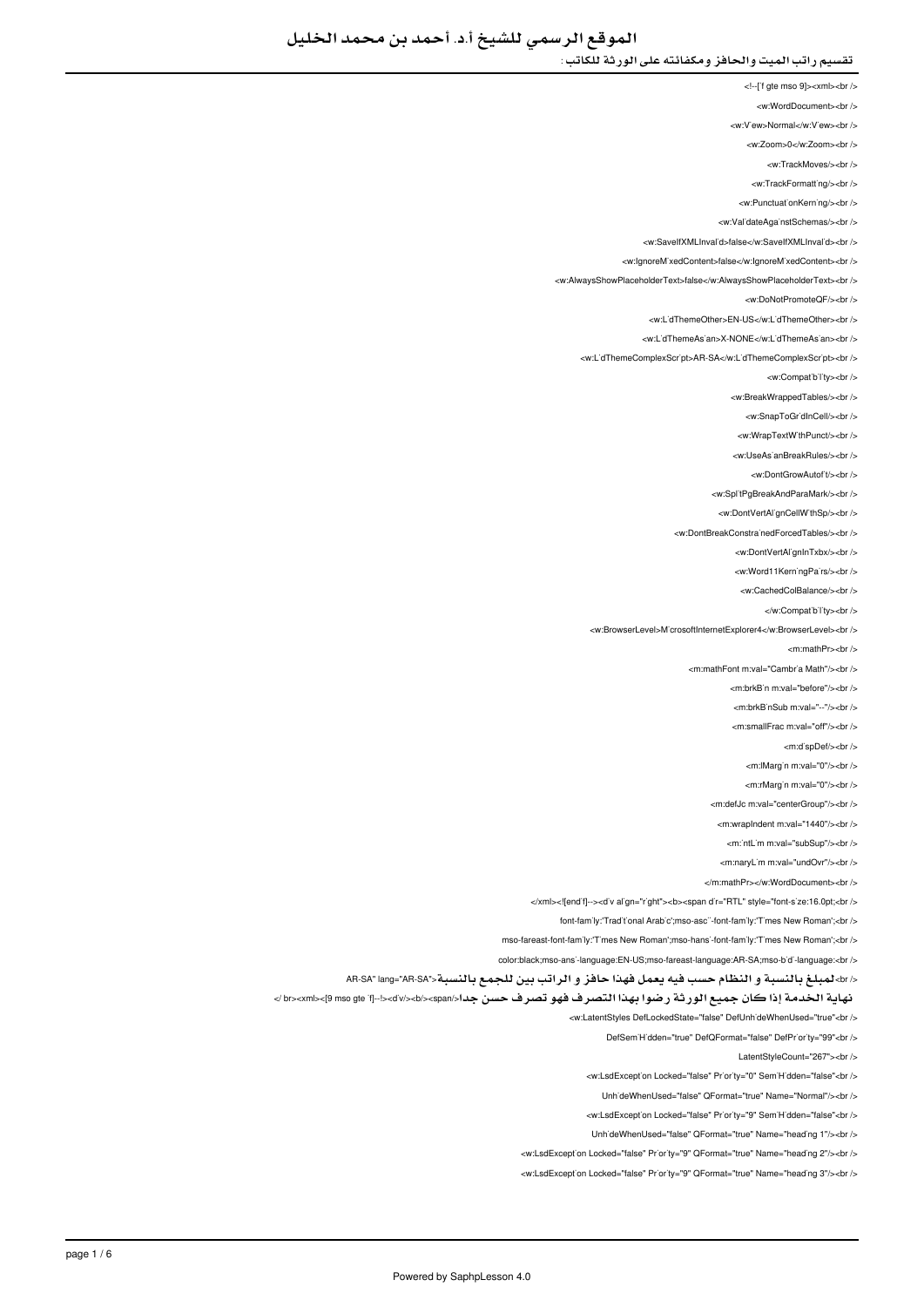# الموقع الرسمي للشيخ أ.د. أحمد بن محمد الخليل

#### تقسيم راتب الميت والحافز ومكفائته على الورثة للكاتب :

<w:LsdException Locked="false" Priority="9" QFormat="true" Name="heading 4"/><br /> <w:LsdException Locked="false" Priority="9" QFormat="true" Name="heading 5"/><br /> <w:LsdException Locked="false" Priority="9" QFormat="true" Name="heading 6"/><br /> <w:LsdExcept'on Locked="false" Pr'or'ty="9" QFormat="true" Name="head'ng 7"/><br /> <w:LsdException Locked="false" Priority="9" QFormat="true" Name="heading 8"/><br /> <w:LsdException Locked="false" Priority="9" QEormat="true" Name="heading 9"/><br /> <w:LsdException Locked="false" Priority="39" Name="toc 1"/><br/><ht> <w:LsdException Locked="false" Priority="39" Name="toc 2"/><br/>>htion: <w:LsdException Locked="false" Priority="39" Name="toc.3"/><hr/></ <w:LsdException Locked="false" Priority="39" Name="toc 4"/><br /> <w:LsdException Locked="false" Priority="39" Name="toc 5"/><br/>>htion: <w:LsdException Locked="false" Priority="39" Name="toc 6"/><br /> <w:LsdException Locked="false" Priority="39" Name="toc 7"/><br /> <w:LsdExcept'on Locked="false" Pr'or'ty="39" Name="toc 8"/><br /> <w:LsdExcept'on Locked="false" Pr'or'ty="39" Name="toc 9"/><br /> <w:LsdException Locked="false" Priority="35" QFormat="true" Name="caption"/><br /> <w:LsdException Locked="false" Priority="10" SemiHidden="false"<br /> UnhideWhenUsed="false" QFormat="true" Name="Title"/><br /> <w:LsdExcept'on Locked="false" Pr'or'ty="1" Name="Default Paragraph Font"/><br /> will sdException Locked="false" Priority="11" SemiHidden="false" <ht /s Unh'deWhenUsed="false" QFormat="true" Name="Subt'tle"/><br /> <w:LsdException Locked="false" Priority="22" SemiHidden="false"<br/>chriden Unh'deWhenUsed="false" QFormat="true" Name="Strong"/><br /> <w:LsdException Locked="false" Priority="20" SemiHidden="false"<br/>>htion: Unh'deWhenUsed="false" QFormat="true" Name="Emphas's"/><br /> <w:LsdException Locked="false" Priority="59" SemiHidden="false"<br/>>ht/> LinhideWhenLised="false" Name="Table Grid"/s<br /s <w:l sdException Locked="false" LiphideWhenLised="false" Name="Placeholder Text"/><br /></ <w:LsdException Locked="false" Priority="1" SemiHidden="false"<br/>chriden Unh'deWhenUsed="false" QFormat="true" Name="No Spac'ng"/><br /> <w:LsdException Locked="false" Priority="60" SemiHidden="false"<hr /> UnhideWhenUsed="false" Name="Light Shading"/><br /> <w:LsdException Locked="false" Priority="61" SemiHidden="false"<br/>check UnhideWhenUsed="false" Name="Light List"/><br /> <w:LsdException Locked="false" Priority="62" SemiHidden="false"<br/>chriden Unh'deWhenUsed="false" Name="L'ght Gr'd"/><br /> <w:LsdExcept'on Locked="false" Priority="63" Sem'H'dden="false"<br /> UnhideWhenUsed="false" Name="Medium Shading 1"/><br /> <w:LsdException Locked="false" Priority="64" SemiHidden="false"<br/>kor/> LinhideWhenLised="false" Name="Medium Shading 2"/><hr /> <w:LsdException Locked="false" Priority="65" SemiHidden="false"<br/>chriden LinhideWhenLised="false" Name="Medium List 1"/s<hr /s <w:LsdExcept'on Locked="false" Priority="66" Sem'H'dden="false"<br /> UnhideWhenUsed="false" Name="Medium List 2"/><ht /> <w:LsdException Locked="false" Priority="67" SemiHidden="false"<br/>cbr/> UnhideWhenUsed="false" Name="Medium Grid 1"/><br /> <w:LsdException Locked="false" Priority="68" SemiHidden="false"<br/>>ht/> UnhideWhenUsed="false" Name="Medium Grid 2"/><br /> will sdException Locked="false" Priority="69" SemiHidden="false">br / UnhideWhenUsed="false" Name="Medium Grid 3"/><br /> <w:LsdExcept'on Locked="false" Pr'or'ty="70" Sem'H'dden="false"<br /> UnhideWhenUsed="false" Name="Dark List"/><br /> <w:LsdException Locked="false" Priority="71" SemiHidden="false"<br/>chriden UnhideWhenUsed="false" Name="Colorful Shading"/><br /> <w:LsdException Locked="false" Priority="72" SemiHidden="false"<br/>check LinhideWhenUsed="false" Name="Colorful List"/><ht <w:LsdException Locked="false" Priority="73" SemiHidden="false"<br/>chr/s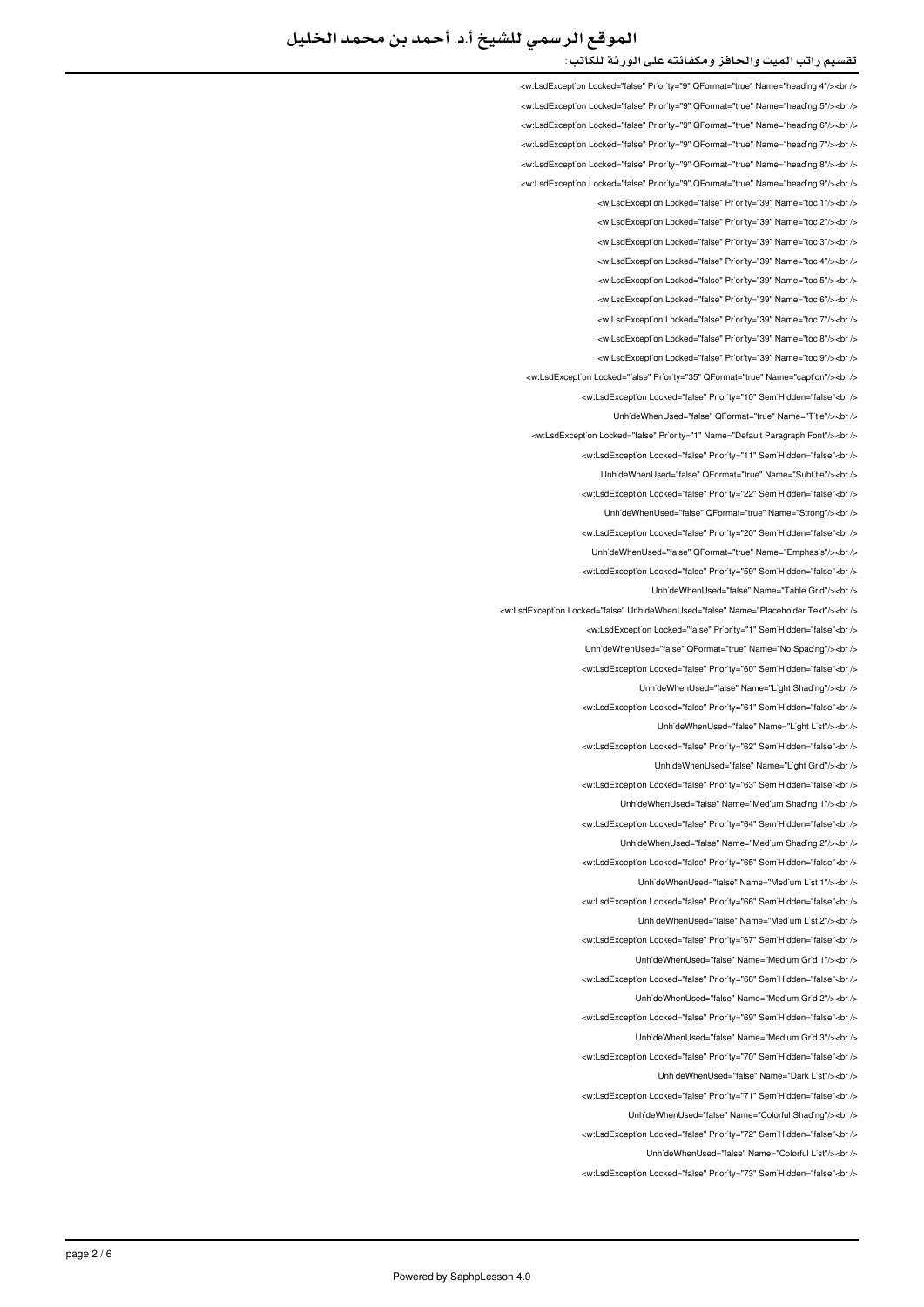## تقسيم راتب الميت والحافز ومكفائته على الورثة للكاتب :

UnhideWhenUsed="false" Name="Colorful Grid"/><ht <w:LsdException Locked="false" Priority="60" SemiHidden="false"<br/>child UnhideWhenUsed="false" Name="Light Shading Accent 1"/><br /> <w:LsdException Locked="false" Priority="61" SemiHidden="false"<br/>kor/> UnhideWhenUsed="false" Name="Light List Accent 1"/><br /> <w:LsdException Locked="false" Priority="62" SemiHidden="false"<br/>chri UnhideWhenUsed="false" Name="Light Grid Accent 1"/><br /> <w:LsdExcept'on Locked="false" Priority="63" SemiHidden="false"<br/>>ht /> LinhideWhenLised="false" Name="Medium Shading 1 Accent 1"/s<hr /s <w:LsdException Locked="false" Priority="64" SemiHidden="false"<br /> UnhideWhenUsed="false" Name="Medium Shading 2 Accent 1"/><br/>>br <w:LsdException Locked="false" Priority="65" SemiHidden="false"<br /> UnhideWhenUsed="false" Name="Medium List 1 Accent 1"/><br /> <w:LsdException Locked="false" UnhideWhenUsed="false" Name="Revision"/><br /> <w:LsdExcept'on Locked="false" Pr'or'ty="34" Sem'H'dden="false"<br /> Unh'deWhenUsed="false" QFormat="true" Name="L'st Paragraph"/><br /> <w:LsdException Locked="false" Priority="29" SemiHidden="false"<br/>kor/> Unh'deWhenUsed="false" QFormat="true" Name="Quote"/><br /> <w:LsdException Locked="false" Priority="30" SemiHidden="false"<br /> Linh'deWhenLised="false" OFormat="true" Name="Intense Quote"/>>hr <w:LsdException Locked="false" Priority="66" SemiHidden="false"<br/>>br/> UnhideWhenUsed="false" Name="Medium List 2 Accent 1"/><ht /> <w:LsdExcept'on Locked="false" Prior'ty="67" Sem'H'dden="false"<br /> UnhideWhenUsed="false" Name="Medium Grid 1 Accent 1"/><br /> <w:LsdException Locked="false" Priority="68" SemiHidden="false"<br/>chi UnhideWhenUsed="false" Name="Medium Grid 2 Accent 1"/><br /> <w:LsdException Locked="false" Priority="69" SemiHidden="false"<br/>>htion </ br></"1 Accent 3 Grid Medium="Name" false="UnhideWhenUsed <w:LsdException Locked="false" Priority="70" SemiHidden="false"<br/>chriden UnhideWhenUsed="false" Name="Dark List Accent 1"/><br /> <w:LsdException Locked="false" Priority="71" SemiHidden="false"<hr /> Unh'deWhenUsed="false" Name="Colorful Shading Accent 1"/><br /> <w:LsdException Locked="false" Priority="72" SemiHidden="false"<br/>chi LinhideWhenLised="false" Name="Colorful List Accent 1"/s<hr /s <w:LsdException Locked="false" Priority="73" SemiHidden="false"<br/>kor/> Unh'deWhenUsed="false" Name="Colorful Gr'd Accent 1"/><br /> <w:LsdExcept'on Locked="false" Priority="60" Sem'H'dden="false"<br /> UnhideWhenUsed="false" Name="Light Shading Accent 2"/><br /> <w:LsdException Locked="false" Priority="61" SemiHidden="false"<br/>kor/> LinhideWhenLised="false" Name="Light List Accent 2"/><hr /> <w:LsdException Locked="false" Priority="62" SemiHidden="false"<br/>chriden Unh'deWhenUsed="false" Name="L'ght Gr'd Accent 2"/><br /> <w:LsdException Locked="false" Priority="63" SemiHidden="false"<br /> LinhideWhenUsed="false" Name="Medium Shading 1 Accent 2"/><ht /> <w:LsdException Locked="false" Priority="64" SemiHidden="false"<br/>cbr /> UnhideWhenUsed="false" Name="Medium Shading 2 Accent 2"/><br /> <w:LsdException Locked="false" Priority="65" SemiHidden="false"<br/>>ht/> Unh'deWhenUsed="false" Name="Med'um L'st 1 Accent 2"/><br /> will sdException Locked="false" Priority="66" SemiHidden="false">br / Unh'deWhenUsed="false" Name="Medium List 2 Accent 2"/><br /> <w:LsdExcept'on Locked="false" Pr'or'ty="67" Sem'H'dden="false"<br /> UnhideWhenUsed="false" Name="Medium Grid 1 Accent 2"/><br /> <w:LsdException Locked="false" Priority="68" SemiHidden="false"<br/>chriden UnhideWhenUsed="false" Name="Medium Grid 2 Accent 2"/><br /> <w:LsdException Locked="false" Priority="69" SemiHidden="false"<br/>check Unh'deWhenUsed="false" Name="Med'um Gr'd 3 Accent 2"/><br /> <w:LsdException Locked="false" Priority="70" SemiHidden="false"<br/>chriden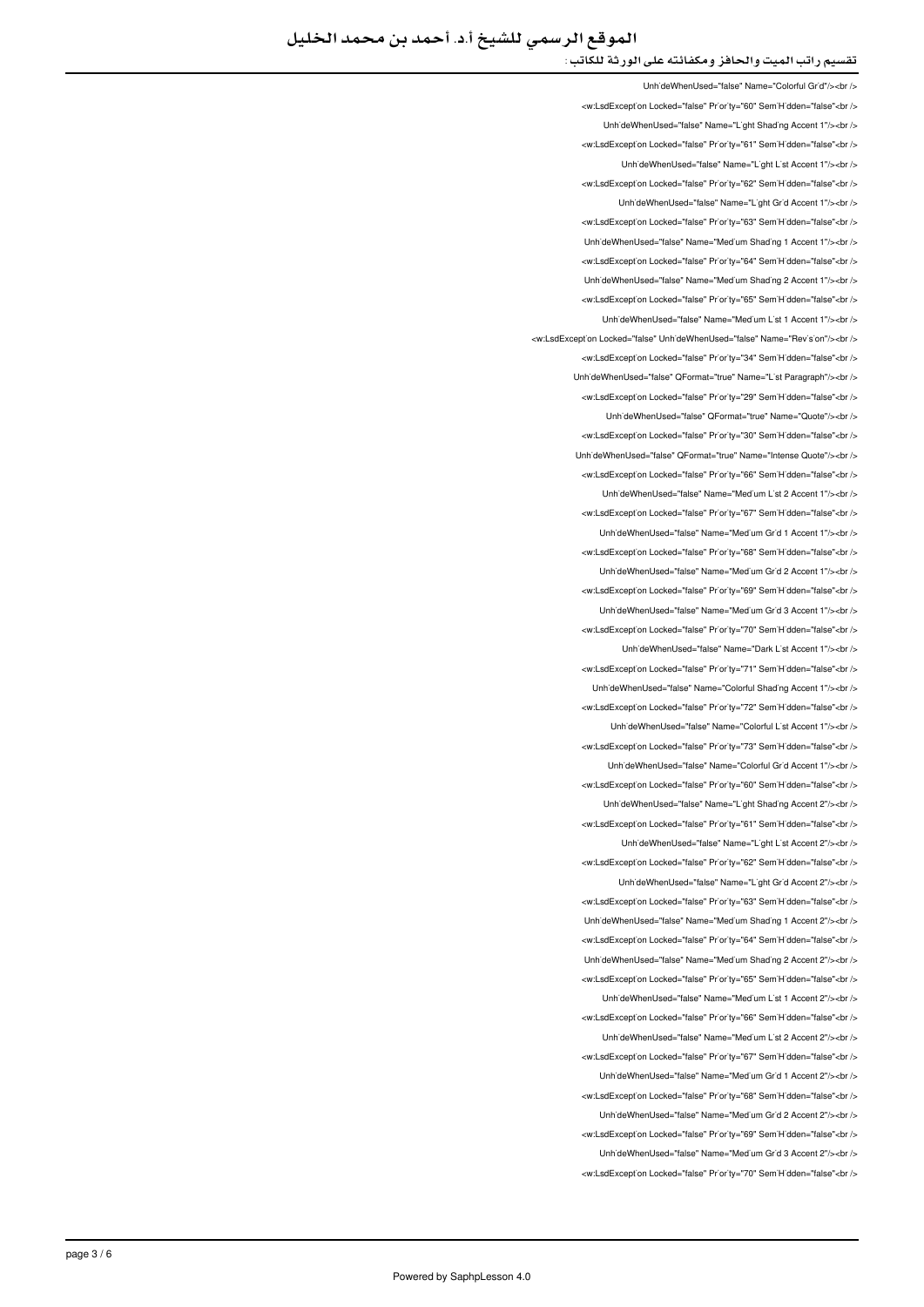### تقسيم راتب الميت والحافز ومكفائته على الورثة للكاتب :

UnhideWhenUsed="false" Name="Dark List Accent 2"/><ht /> </w:LsdException Locked="false" Priority="71" SemiHidden="false"<br/>chi UnhideWhenUsed="false" Name="Colorful Shading Accent 2"/><br /> <w:LsdException Locked="false" Priority="72" SemiHidden="false"<br/>kor/> UnhideWhenUsed="false" Name="Colorful List Accent 2"/><br /> <w:LsdException Locked="false" Priority="73" SemiHidden="false"<br/>chri LinhideWhenLised="false" Name="Colorful Grid Accent 2"/schr /s <w:LsdException Locked="false" Priority="60" SemiHidden="false"<br/>>htion LinhideWhenLised="false" Name="Light Shading Accent 3"/s<hr /s <w:LsdException Locked="false" Priority="61" SemiHidden="false"<br/>kor/> UnhideWhenUsed="false" Name="Light List Accent 3"/><br /> <w:LsdException Locked="false" Priority="62" SemiHidden="false"<br /> UnhideWhenUsed="false" Name="Light Grid Accent 3"/><ht /> <w:LsdExcept'on Locked="false" Pr'or'ty="63" Sem'H'dden="false"<br /> Unh'deWhenUsed="false" Name="Med'um Shad'ng 1 Accent 3"/><br /> <w:LsdException Locked="false" Priority="64" SemiHidden="false"<br/>chriden Unh'deWhenUsed="false" Name="Med'um Shad'ng 2 Accent 3"/><br /> <w:LsdException Locked="false" Priority="65" SemiHidden="false"<br/>>htion: UnhideWhenUsed="false" Name="Medium List 1 Accent 3"/><br /> will sdException Locked="false" Priority="66" SemiHidden="false" chr Unh'deWhenUsed="false" Name="Medium List 2 Accent 3"/><br /> <w:LsdException Locked="false" Priority="67" SemiHidden="false"<br/>chriden Unh'deWhenUsed="false" Name="Med'um Gr'd 1 Accent 3"/><br /> <w:LsdException Locked="false" Priority="68" SemiHidden="false"<br/>>htion:// UnhideWhenUsed="false" Name="Medium Grid 2 Accent 3"/><br /> <w:LsdException Locked="false" Priority="69" SemiHidden="false"<br/>>ht/> Unh'deWhenUsed="false" Name="Med'um Gr'd 3 Accent 3"/><br /> <w:LsdException Locked="false" Priority="70" SemiHidden="false"<hr /s LinhideWhenLised="false" Name="Dark List Accent 3"/s<hr /s <w:LsdException Locked="false" Priority="71" SemiHidden="false"<br/>>htion: LinhideWhenUsed="false" Name="Colorful Shading Accent 3"/><hr /> <w:LsdExcept'on Locked="false" Priority="72" Sem'H'dden="false"<br /> UnhideWhenUsed="false" Name="Colorful List Accent 3"/><br /> <w:LsdExcept'on Locked="false" Priority="73" Sem'H'dden="false"<br /> UnhideWhenUsed="false" Name="Colorful Grid Accent 3"/><ht /> <w:LsdException Locked="false" Priority="60" SemiHidden="false"<br/>>htion: Unh'deWhenUsed="false" Name="L'ght Shading Accent 4"/><br /> <w:LsdException Locked="false" Priority="61" SemiHidden="false"<br/>>htion: UnhideWhenUsed="false" Name="Light List Accent 4"/><br /> <w:LsdException Locked="false" Priority="62" SemiHidden="false"<hr /> UnhideWhenUsed="false" Name="Light Grid Accent 4"/><br /> <w:LsdException Locked="false" Priority="63" SemiHidden="false"<br/>>htion: UnhideWhenUsed="false" Name="Medium Shading 1 Accent 4"/><br /> <w:LsdException Locked="false" Priority="64" SemiHidden="false"<br/>chriden Unh'deWhenUsed="false" Name="Med'um Shad'ng 2 Accent 4"/><br /> <w:LsdException Locked="false" Priority="65" SemiHidden="false"<br/>>ht/> UnhideWhenUsed="false" Name="Medium List 1 Accent 4"/><br /> <w:LsdExcept'on Locked="false" Priority="66" Sem'H'dden="false"<br /> LinhideWhenHeed="false" Name="Medium List 2 Accent 4"/schr /s <w:LsdException Locked="false" Priority="67" SemiHidden="false"<br /> UnhideWhenUsed="false" Name="Medium Grid 1 Accent 4"/><br /> <w:LsdException Locked="false" Priority="68" SemiHidden="false"<br /> UnhideWhenUsed="false" Name="Medium Grid 2 Accent 4"/><br /> </w:LsdException Locked="false" Priority="69" SemiHidden="false"<br/>br/> UnhideWhenUsed="false" Name="Medium Grid 3 Accent 4"/><br /> <w:LsdException Locked="false" Priority="70" SemiHidden="false"<br /> UnhideWhenUsed="false" Name="Dark List Accent 4"/><ht />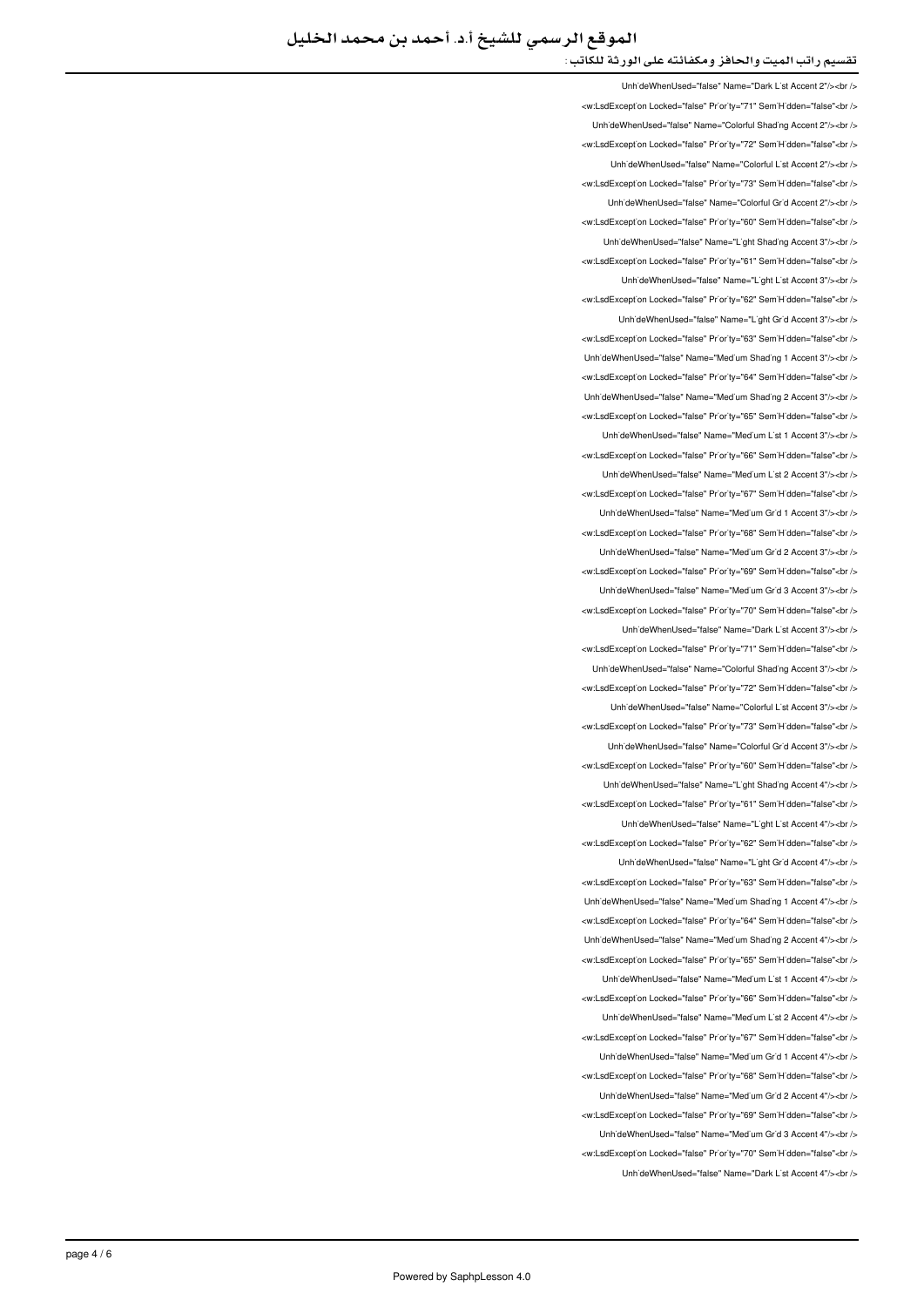### تقسيم راتب الميت والحافز ومكفائته على الورثة للكاتب :

<w:LsdException Locked="false" Priority="71" SemiHidden="false"<br /> UnhideWhenUsed="false" Name="Colorful Shading Accent 4"/><br /> <w:LsdException Locked="false" Priority="72" SemiHidden="false"<br/>chriden UnhideWhenUsed="false" Name="Colorful List Accent 4"/><br /> <w:LsdExcept'on Locked="false" Priority="73" Sem'H'dden="false"<br /> LinhideWhenLised="false" Name="Colorful Grid Accent 4"/s<hr /s <w:LsdException Locked="false" Priority="60" SemiHidden="false"<br/>chriden Unh'deWhenUsed="false" Name="L'ght Shad'ng Accent 5"/><br /> <w:LsdException Locked="false" Priority="61" SemiHidden="false"<hr /> UnhideWhenUsed="false" Name="Light List Accent 5"/><br /> <w:LsdException Locked="false" Priority="62" SemiHidden="false"<br/>check UnhideWhenUsed="false" Name="Light Grid Accent 5"/><br /> <w:LsdException Locked="false" Priority="63" SemiHidden="false"<br /> Unh'deWhenUsed="false" Name="Med'um Shading 1 Accent 5"/><br /> <w:LsdException Locked="false" Priority="64" SemiHidden="false"<br /> Unh'deWhenUsed="false" Name="Med'um Shad'ng 2 Accent 5"/><br /> <w:LsdExcept'on Locked="false" Pr'or'ty="65" Sem'H'dden="false"<br /> UnhideWhenUsed="false" Name="Medium List 1 Accent 5"/><br /> <w:LsdExcept'on Locked="false" Priority="66" SemiHidden="false"<br/>check LinhideWhenLised="false" Name="Medium List 2 Accent 5"/schr /s <w:LsdException Locked="false" Priority="67" SemiHidden="false"<br /> UnhideWhenUsed="false" Name="Medium Grid 1 Accent 5"/><br /> <w:LsdException Locked="false" Priority="68" SemiHidden="false"<br/>chi/> UnhideWhenUsed="false" Name="Medium Grid 2 Accent 5"/><br /> <w:LsdException Locked="false" Priority="69" SemiHidden="false"<br/>chi UnhideWhenUsed="false" Name="Medium Grid 3 Accent 5"/><br /> <w:LsdException Locked="false" Priority="70" SemiHidden="false"<br/>>htion: LinhideWhenLised="false" Name="Dark List Accent 5"/><hr /> <w:LsdExcept'on Locked="false" Priority="71" Sem'H'dden="false"<hr/> Unh'deWhenUsed="false" Name="Colorful Shading Accent 5"/><br /> <w:LsdException Locked="false" Priority="72" SemiHidden="false"<hr /> Unh'deWhenUsed="false" Name="Colorful L'st Accent 5"/><br /> <w:LsdException Locked="false" Priority="73" SemiHidden="false"<br/>check LinhideWhenLised="false" Name="Colorful Grid Accent 5"/s<hr /s <w:LsdException Locked="false" Priority="60" SemiHidden="false"<br/>chriden Unh'deWhenUsed="false" Name="L'ght Shading Accent 6"/><br /> <w:LsdExcept'on Locked="false" Priority="61" Sem'H'dden="false"<br /> UnhideWhenUsed="false" Name="Light List Accent 6"/><br /> <w:LsdException Locked="false" Priority="62" SemiHidden="false"<br/>kor/> LinhideWhenUsed="false" Name="Light Grid Accent 6"/><hr /> <w:LsdException Locked="false" Priority="63" SemiHidden="false"<br/>chriden Unh'deWhenUsed="false" Name="Medium Shading 1 Accent 6"/><br /> <w:LsdException Locked="false" Priority="64" SemiHidden="false"<br /> LinhideWhenUsed="false" Name="Medium Shading 2 Accent 6"/><ht /> <w:LsdException Locked="false" Priority="65" SemiHidden="false"<br/>cbr/> UnhideWhenUsed="false" Name="Medium List 1 Accent 6"/><br /> <w:LsdException Locked="false" Priority="66" SemiHidden="false"<br/>>htion: UnhideWhenUsed="false" Name="Medium List 2 Accent 6"/><br /> ∠w:l sdExcention Locked="false" Priority="67" SemiHidden="false"∠hr Unh'deWhenUsed="false" Name="Med'um Gr'd 1 Accent 6"/><br /> <w:LsdExcept'on Locked="false" Pr'or'ty="68" Sem'H'dden="false"<br /> UnhideWhenUsed="false" Name="Medium Grid 2 Accent 6"/><br /> <w:LsdException Locked="false" Priority="69" SemiHidden="false"<br/>chriden UnhideWhenUsed="false" Name="Medium Grid 3 Accent 6"/><br /> <w:LsdException Locked="false" Priority="70" SemiHidden="false"<br/>check UnhideWhenUsed="false" Name="Dark List Accent 6"/><br /> <w:LsdException Locked="false" Priority="71" SemiHidden="false"<br/>>ht/>